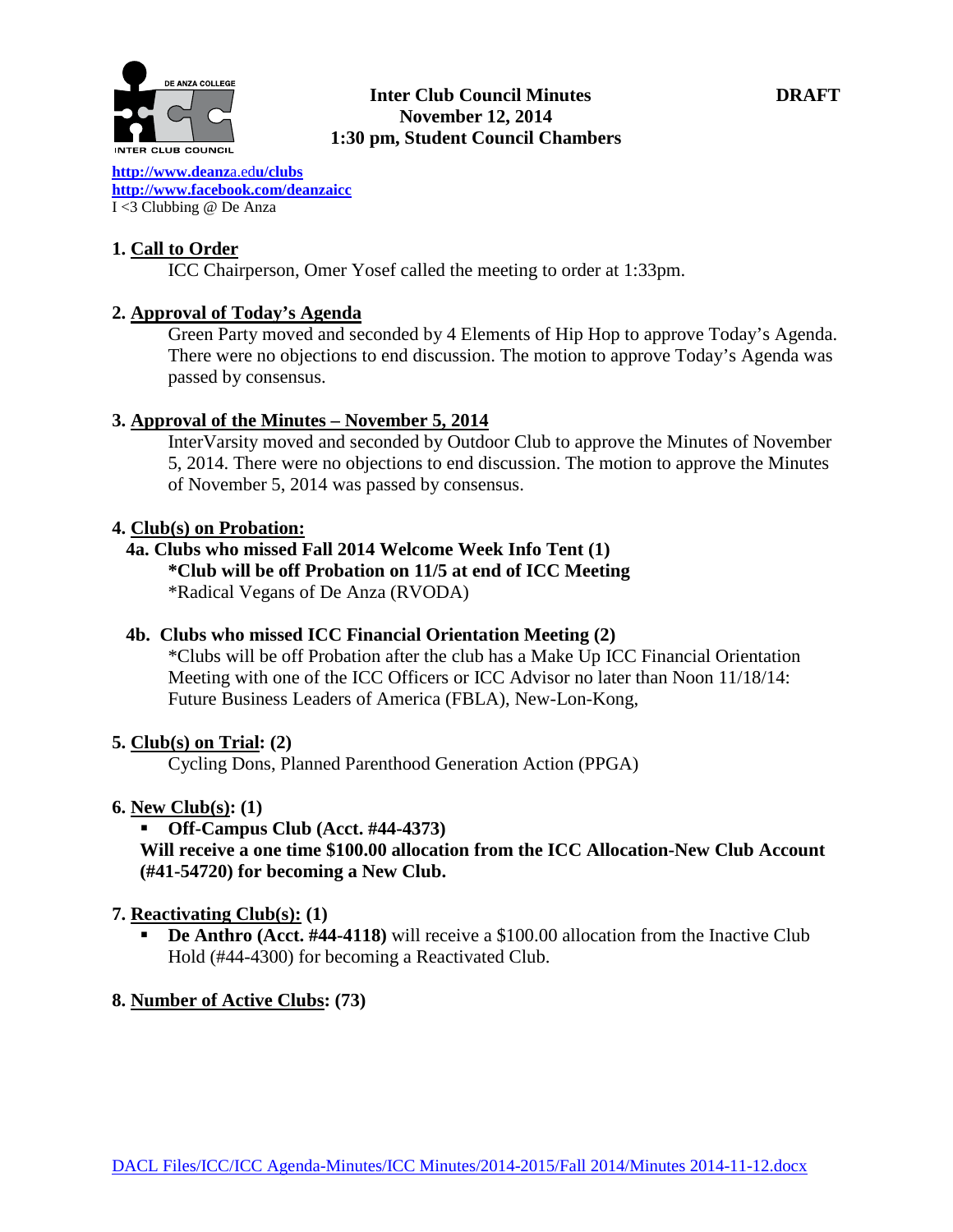## **9. Calendars**

#### **9.1 ICC/Club Calendar of Events as of 11/11/14**

 Information is from the Event Planning Request Form (**New Information in Bold**/ \* Money collected)

| Thanksgiving Feast Conference hosted by Team $HBV - 12:30 \text{pm} - 2:30 \text{pm}$ ,<br>Wed Nov 12 |                                                                                               |  |  |  |
|-------------------------------------------------------------------------------------------------------|-----------------------------------------------------------------------------------------------|--|--|--|
|                                                                                                       | Conference Room B                                                                             |  |  |  |
| Fri Nov 14                                                                                            | *The Masquerade hosted by $ICC - 9:00pm - Midnight$ ,                                         |  |  |  |
|                                                                                                       | Conference Room A/B                                                                           |  |  |  |
| Sat & Sun                                                                                             | Martial Arts Workshop & Practice hosted by Shotokan Karate Club –                             |  |  |  |
| 11/15&16                                                                                              | $10:00am - 4:00pm, PE14$                                                                      |  |  |  |
| Thur Nov 20                                                                                           | Film & Discussion event hosted by Inclusability $-3:45\text{pm} - 6:30\text{pm}$ , Conference |  |  |  |
|                                                                                                       | Room A                                                                                        |  |  |  |

## **9.2 DASB Calendar of Events as of 11/11/14**

 Information is from the Event Planning Request Form (**New Information in Bold**/ \* Money collected)

- Nov 11-13 Make Your Voice Heard Week hosted by Student Services 10:30am 6:00pm, Main Quad East
- Tues Nov 25 I Am Thankful For: hosted by Diversity and Events 11:30am 1:00pm, Main Quad

# **10. ICC/Club Account Balance Status (New Information in Bold) (As of 11/11/14)**

| <b>Club/ICC Allocation Account</b>     | (#41-54730)      | \$9,200.00 |  |
|----------------------------------------|------------------|------------|--|
| <b>ICC Allocation-New Club Account</b> | $(#41-54720)$    | \$1,300.00 |  |
| <b>ICC Emergency Relief Account</b>    | $(H44-4289)$     | \$5,487.45 |  |
| <b>ICC Events Award Account</b>        | $(\#41 - 54600)$ | \$9,700.00 |  |
| <b>ICC Inactive Hold</b>               | $(H44-4300)$     | \$8,350.44 |  |
| <b>ICC Scholarship Account</b>         | $(#44-4310)$     | \$8,525.10 |  |
| ICC                                    | $(\#44 - 4320)$  | \$2,520.48 |  |

#### **11. Business**

### **11.1 Club Concessions for December 6**

(Information taken directly from the ICC Concession Bid Form)

o **ETC:** Hi. We need funds to fund our projects! Projects such as a hovercraft, the quad copter, a robotic arm, a rover and some biomedical thing, just to name a few. Plus a few more projects out new members have proposed but cannot do due to low funds. Just remember who made cellphones and laptops like the ones you're using right now, person in the back. I see you. All in all, thank you for your time. We're also still hungry too.

Congratulations Auto Tech and ETC! Auto Tech's concession starts at 8:00AM and ETC's concession starts at 8:30AM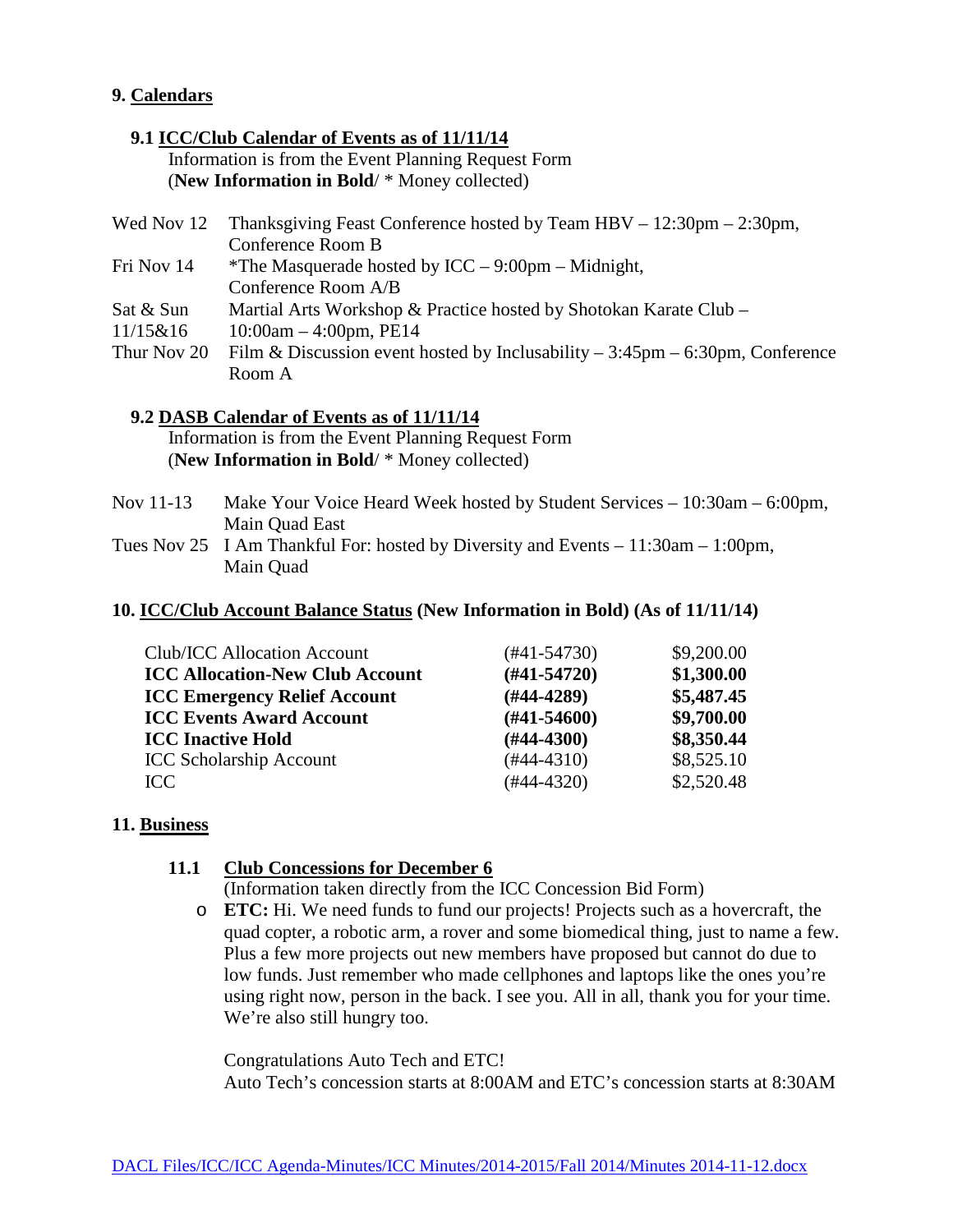## **11.2 ICC Emergency Relief Budget Request**

ISV moved and seconded by The De Anza Network to approve ICC's request of \$500 from the ICC Emergency Relief Fund Account (#44-4289) to Save the Children Federation to help Stop Ebola and protect Ebola's orphans. MOA moved and seconded by Outdoor Club to end discussion. There was an objection. A vote was taken to approve ICC's request of \$500 to Save the Children Federation. 34 Yes 0 No. The motion to approve ICC's request of \$500 to Save the Children Federation was passed by majority vote.

## **11.3 ICC Concessions Code Update**

ICC Chairperson, Omer Yosef went over the ICC Concessions Code changes. A vote will be taken next week to approve the following changes for the ICC Concessions Code.

#### Article I CONCESSION BIDS / SECTION 1. PROCEDURE / B.

A **Club Officer** student representative from the club must be present at the entire ICC meeting to present the bid for a Concession Stand and remain until the selection of the concession stands are announced.

#### Article I CONCESSION BIDS / SECTION 1. PROCEDURE / E.

In the event that no club has bid for the Concession Stand, then the ICC may choose to do the Concession Stand for the **ICC Scholarship** Emergency Relief Fund or postpone concession bid and voting until the next ICC meeting.

#### Article I CONCESSION BIDS / SECTION 3 Voting / C.

**Clubs will vote for one club for the Concession Stand and** T**t**he club with the highest number of-votes will receive the opportunity to operate the concession stand. Clubs will vote for one club for the Concession Stand. In the event of a tie then both clubs will receive it. In the event of more than a two-way tie, then a drawing will be held.

Article I CONCESSION BIDS / SECTION 4 Community Outreach Drink Stand / D. In the event that no club has bid for the Community Outreach Concession Stand, then the ICC may do the Concession Stand for the ICC **Scholarship** Emergency Relief Fund or there will be a drawing to determine which club will receive it.

#### Article I CONCESSION BIDS / SECTION 6 July/August/September/October Concessions / A.

Concessions forms will be due at the designated ICC meeting. If possible each club will receive one concession stand. If there are not enough clubs for each month's concessions then the ICC may operate a stand to benefit the ICC **Scholarship** Emergency Relief Fund and then there will be a drawing to determine which club(s) will receive an additional concession stand.

## Article II DUTIES OF CLUBS OPERATING CONCESSIONS / SECTION 1. Club Responsibilities / A.

The ICC rep of the clubs **and club members** who receive the Concession Stand must meet with the ICC Chair of Programs or ICC Advisor after the ICC meeting to set up a meeting time to review the Concessions guidelines and walk to the Food Services Loading Dock.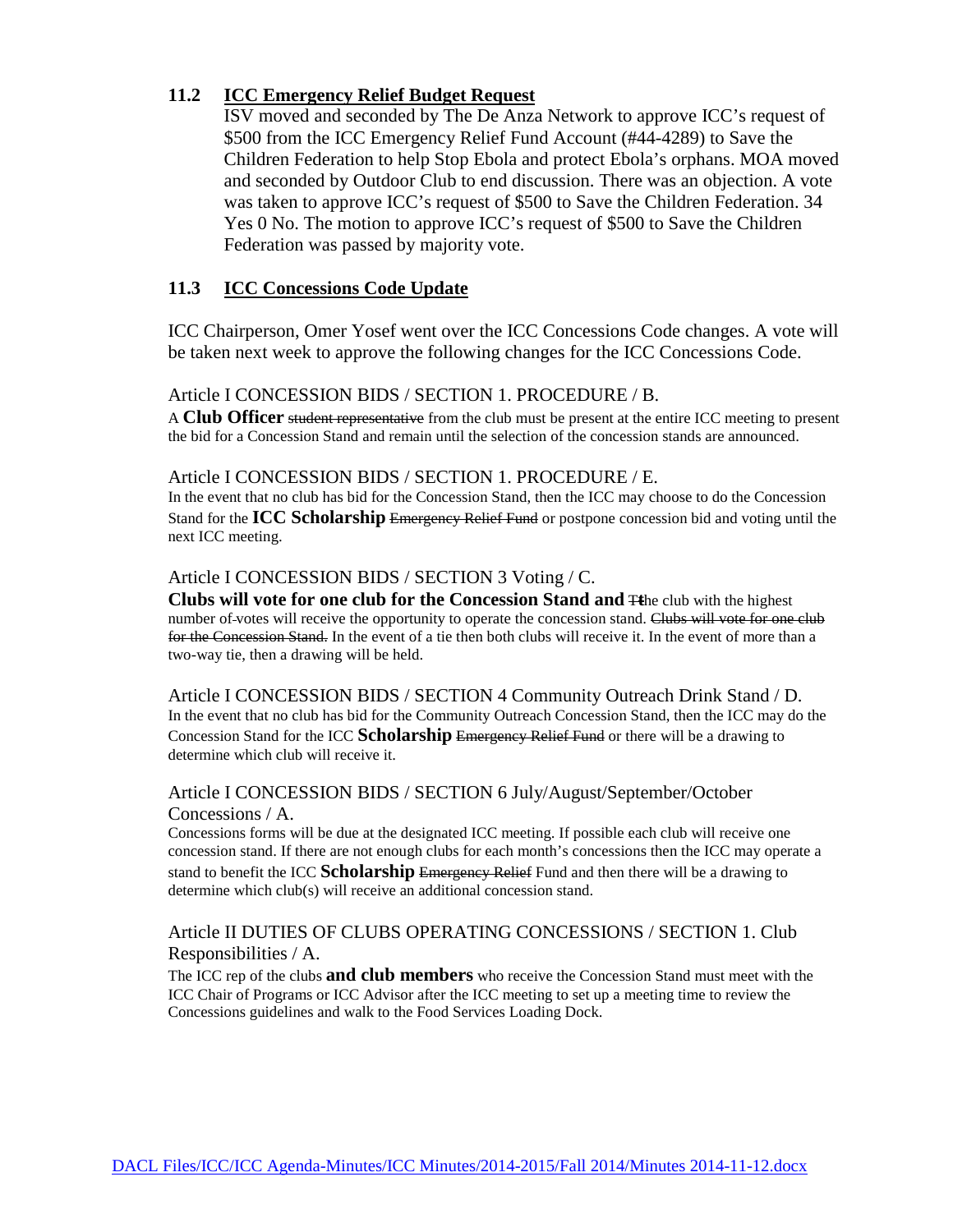# Article II DUTIES OF CLUBS OPERATING CONCESSIONS / SECTION 1. Club Responsibilities / C.

Due to insurance liability, only De Anza club members or **De Anza** students or staff may work the Flea Market Concession. During the July, August, September Concession, only people who intend to enroll at De Anza in the fall are eligible to work.

## **11.4 ICC Financial Code Update**

ICC Chair of Finance, Simon Siu went over the ICC Financial Code changes. A vote will be held the next ICC Meeting to approve the ICC Financial Code changes.

#### II. DASB/ICC BUDGET

The upcoming DASB/ICC budget proposal shall be approved by the ICC no later than the  $\frac{f}{f}$ **eighth (8<sup>th</sup>)** week of the Fall **Spring** Quarter by a two-thirds vote. The ICC shall vote on a revised upcoming budget if needed no later than the tenth  $(10<sup>th</sup>)$  week of Spring quarter by a two-thirds vote.

#### III. DASB/ICC ALLOCATIONS / Section B.

The ICC will approve an allocation of \$100 for each new club who do not have funds in a previous club account. Reactivated clubs will receive their club funds from the ICC Inactive Hold if it was within one year of inactive status. If the previous club account has less than \$100 then the reactivated club will receive the additional \$100 allocation. The new club will receive the DASB allocation into their 44-xxxx club account after the club officers and club advisor attend a new club orientation meeting with one of the ICC Officers or ICC Advisor and the ICC Financial Roster is on file at the Student Accounts Office within three (3) weeks of being a Club on Trial. **A Club Advisor for a new or reactivated club doesn't have to attend the New Club Orientation Meeting if they are or has been a club advisor within the last two years.**

### III. DASB/ICC ALLOCATIONS / Section E.

Once the allocation is approved by ICC, then a memo with the account # will be given to the clubs in their mailbox and to the club advisor(s) **an email will be sent to the club and club advisor(s)**. The clubs must process their financial matter within a period of three (3) weeks of approval or three (3) weeks after the club event or by June 30 if funding is for an event or purchase in June. Any amount left in the designated account for clubs after the three (3) weeks period shall be transferred back to the ICC Club Allocations account. Clubs may ask for an extension of three (3) weeks at the ICC Agenda Meeting.

### IV. CLUB AWARDS / Section C.

Clubs must attend the ICC meeting **and the Fall or Winter or Spring Finale Receptions** when a drawing prize is held in order to win the drawing.

#### V. ICC SCHOLARSHIPS

The ICC Scholarships will be funded 75% from the Inactive Club Account and 2% from the De Anza Flea Market Concessions **and ICC Dance or ICC fundraisers**. There will be up to ten (10) \$750.00 **eight (8) \$1,000** Carolee Erickson Memorial ICC Scholarships offered per fiscal year (July 1 – June 30).

#### VI. ICC Emergency Relief Fund / Section 6

# **The ICC/DASB Dance Income will raise funds for the ICC Scholarship or ICC Emergency Relief Fund.**

#### X. EXPENDITURES / Section B

The approved requisition needs to be turned into the Student Accounts Office and a check will be-ready after 1:30 pm on the day processed **when all authorization signatures are secured.** except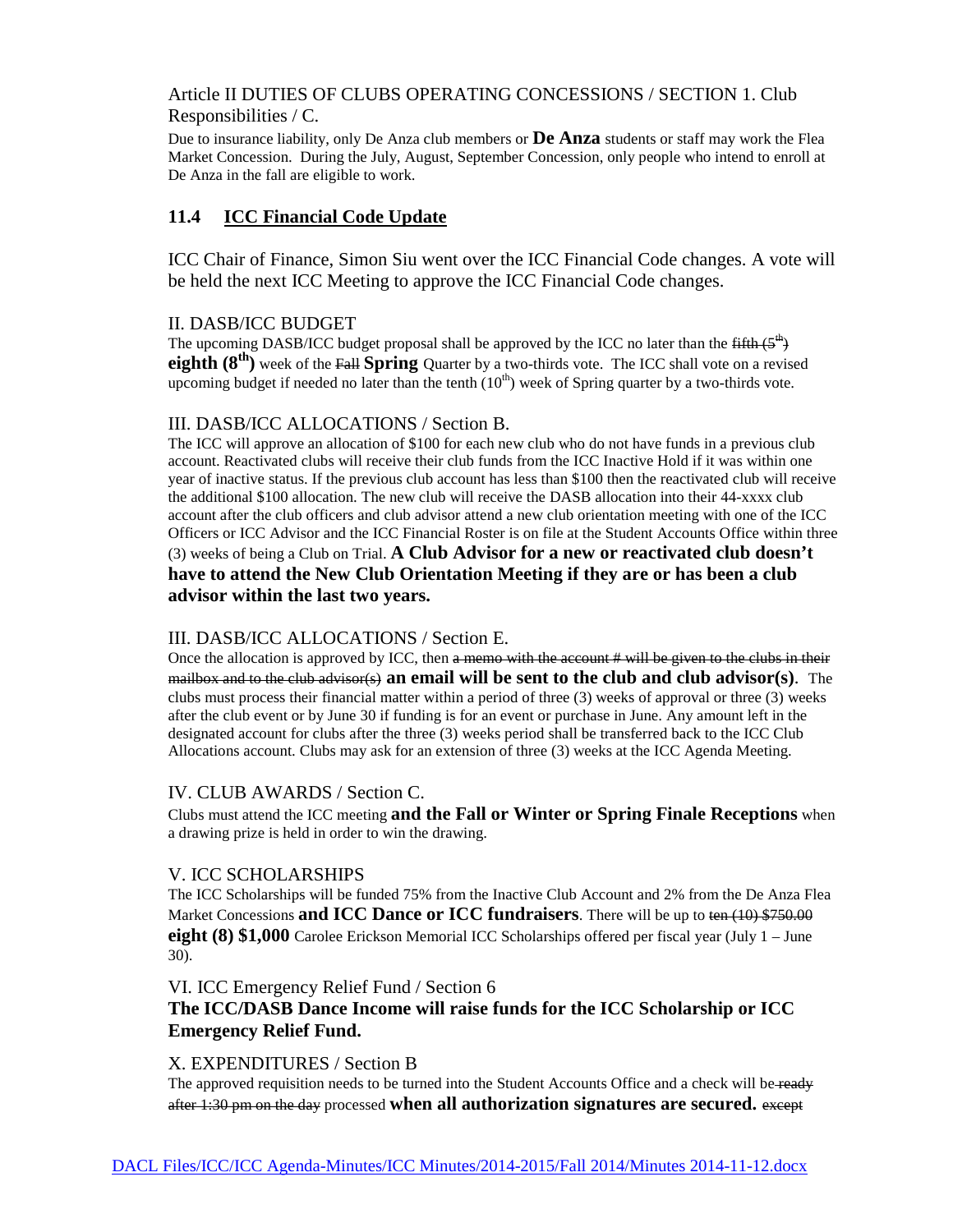when the campus is closed or during breaks, office may be closed, or during the Student Accounts Office year end closure. There is a \$25 service fee if a check is returned by the bank for any reason, and it is the club's responsibility to collect on the returned check.

## X. EXPENDITURES / Section D / Section 3

Purchase Orders All purchases over \$1,000 and all capital items will go on a District Purchase Requisition. Purchase orders shall be obtained through the submission of a district purchase requisition to the Student Accounts Office. Each requisition shall identify the budget code number from which funds are to be drawn, the times or services to be purchased, the amount and the vendor from which such items are to be purchased. After review and approval by the club members, the Club Officer designated signature and Club Advisor(s) will need to turn into the Student Accounts who will get the signatures of the ICC Advisor, or one of the ICC Officers, the DASB Chair of Finance (if DASB account) and the Director of Office of College Life, Director of Budget and Personnel, Dean of Student Development, and VP of Student Services, a purchase order will be issued by the district. The purchase requisition will be forwarded to District Material Services **then be created in the District's Banner System**. District Material will issue a Purchase order to vendor.

### XI. FEES AND PENALTIES / Section A

If a club fails to pay a bill within a twenty –five (25) day period **or by June 30**, one of the ICC Officers or ICC Advisor will be authorized to deduct it from their club account upon being informed by the ICC Advisor. There will be a \$25 service charge for delinquent invoice that will go into the ICC Emergency Relief Fund (Account #44- 4289).

#### XI. FEES AND PENALTIES / Section D

If a club signs up for an ICC sponsored event**/**entertainment slot or for the Club Glass Display Case and fails to participate then there will be a \$25 fine that will be deducted from their club account by one of the ICC Officers. The fine will go to the ICC Emergency Relief (Account #44- 4289).

#### XI. FEES AND PENALTIES / Section F

If a club doesn't sign up for Welcome Week **by the Friday of Finals** or missed their original signed up time and covered another shift, then the club(s) will be charged a \$25 fine and the money will go to ICC Emergency Relief Fund (Account #44-4289). **If a club is inactive then the \$25 fee will not be charged.**

#### XII. MAINTENANCE OF RECORDS / Section B.

All equipment purchased by ICC with De Anza student funds remain the property of De Anza Associated Student Body and will be stored in De Anza Premises when not in use.

# **XII. MAINTENANCE OF RECORDS Section C then becomes B.**

C**B**. An annual audit of all DASB accounts, club accounts and trust accounts shall be made by a certified public accountant (CPA) retained by the College District. Any unannounced audit may be made by District-retained CPA at any time.

#### XIII. SERVICE CONTRACTS AND INDEPENDENT CONTRACTS

Contracts for orchestras, facility rental, entertainers, athletic events, speakers, etc., must be signed by Director of Budget and Personnel. All contracts must be made out in triplicate; one copy shall remain with the Club Advisor and one copy shall be filed with the ICC Advisor. Payment for service contracts must be initiated by the Independent Contract Form procedure, paid by the district. Club members should never make a direct payment to an individual contractor for their service to the club, and then try to get reimbursed from the Student Accounts Office. Our district policy requires that all service payments should be made by the District Office because of the Internal Revenue Code.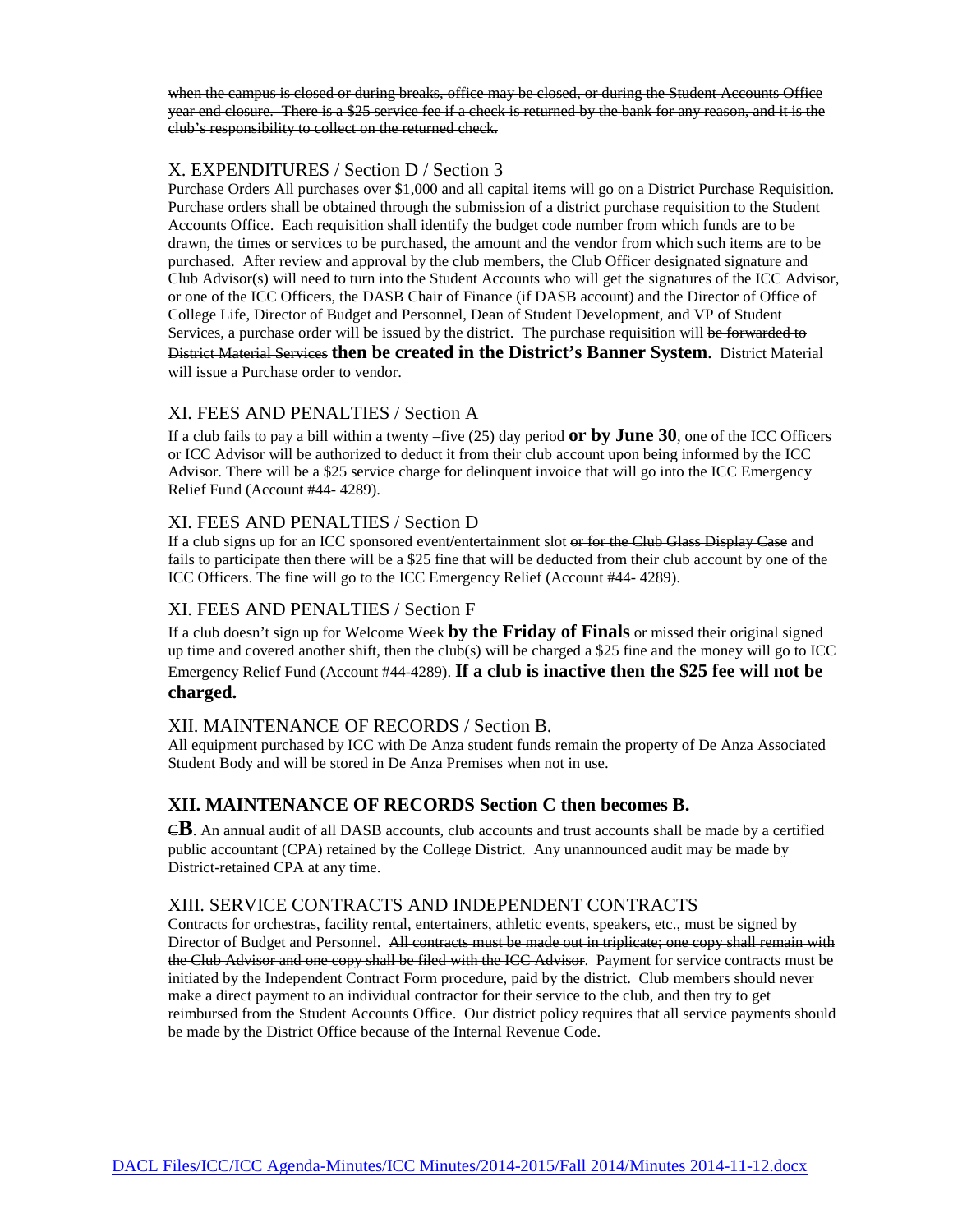# **12. Reports:**

ICC Chair, Omer Yosef

1. Any questions on the dance Friday? Any suggestions?

## ICC Chair of Finance, Simon Siu

- 1. Anyone has financial questions, please come and see me!!!
- 2. Club who missed financial orientation, please schedule with ICC officers.

ICC Chair of Programs, Raisa Hernandez

- 1. Hello! Thank you for voting for me to be your new ICC Chair of Programs. I'm looking forward to working with everyone.
- 2. Masquerade dance is this Friday! If you haven't bought your ticket yet, get it now!!!

## ICC Chair of Marketing, Joyce Lin

- 1. Omg! The Spring Dance is this Friday!!! I'm so excited. Let's keep promoting the dance.
- 2. Don't forget that "I <3 Clubbing" picture is due this Friday. So far we've only received it from Leo Club and Marketing Club. Drawing for \$50 next Wednesday November 19, 2014.

## DASB Liaison, Rhea Goveas

1. Come to Moveable Feast this Friday! Food trucks that are coming include: 3 Brothers Kitchen, Cluck it Up, Curry Up Now, Eat On Monday, KoJa Kitchen, Mama Liu Taiwanese Street Food, Sip of the World, and Takoz Mod Mex.

# ICC Advisor, La Donna Yumori-Kaku

- 1. The Masquerade Fall Dance: Advance ticket sales are 208! Dance Tickets are \$10 at the Door.
- 2. Large Posters: The recommended size of your poster design of 24" x 31" because that size conforms to the ratio for letter size paper  $(8.5" \times 11")$ . Here are the various ratios for letter size paper: 8.5 " x 11" 9letter size flyer), 18.5" x 24" (small poster), 24" x 31" (large poster) 4.25" x 5.5" (quarter sheet size flyer) Our office will print up to four poster for your events held on campus and we request that you bring in your files for printing at least one week prior to your event.
- 3. Copy Machine in the Office of College Life: Please be considerate of others when making large quantity of copies. Also please take your original from the copy machine.
- 4. Club Flyers: Please remove posted club flyers after your club event is over.
- 5. Free Legal Advice: Sign up for 15 minutes appointments with lawyer, Ron Goularte to discuss a legal question at the front desk of the College Life Office. Please show your current DASB card.
- 6. Sign up for Welcome Week Jan 5-8, 2015! Please sign up for shift for Welcome Week Winter Quarter, 2015. Sign up sheet is at the ICC Meeting and at the College Life Clip Board. Deadline is Friday, Dec 5, 2014 at 4:00pm. Reminder: \$25 fine if your club doesn't sign up for shift by deadline. Failure to show up for shift results in probation.
- 7. ICC Chair Gavel and Plaque: ICC Chair, Omer Yosef receives his brand new ICC Chair Gavel and his name was added to the ICC Chair Plaque for 2014-2015 term. Congratulations Omer!!!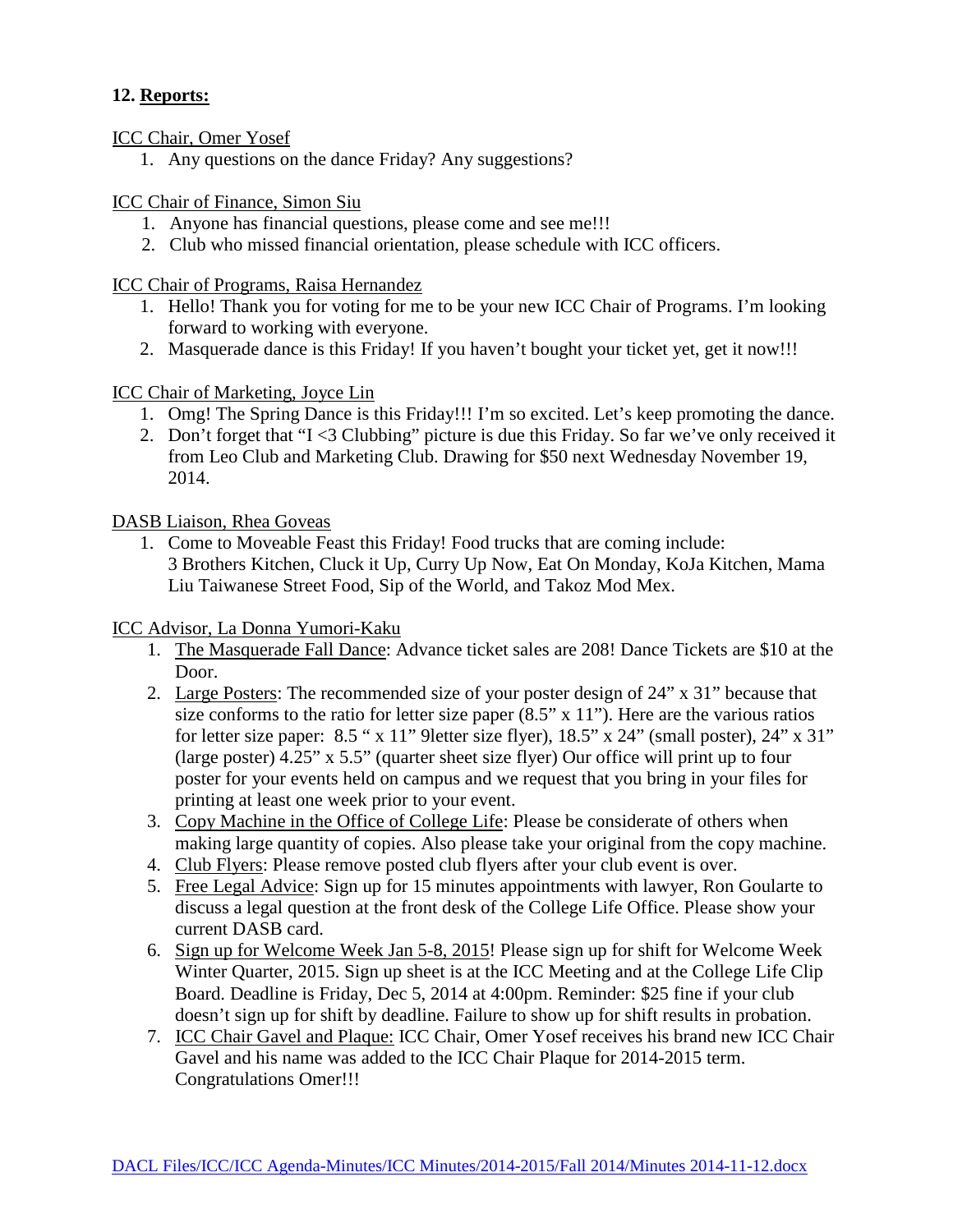## **13. Announcements**

Inclusability: Movie and Community Conversation – 11/20/14 – 3:45pm – 6:00pm – Conference Room A

"Music Within" movie & Discussion hearing impaired veteran finds calling advocating for others people with disabilities. 2015 is the 25 year anniversary of Americans with disabilities Act, a landmark of civic liberties for people with disabilities.

Saltworks: "Prodigal Run" 5k – 11/15/14 – 8:30am – 2:30pm – Los Gatos Creek Park 1250 Dell Ave, Campbell.

Run and walk that benefits the Accept India Center. Provides care for people with HIV/AIDS

## **14. Roll Call**

| <b>Active Club</b> |                                                             | <b>Present</b>          | <b>Absent</b> | <b>Probation</b> . P | <b>Probation. AB</b> |
|--------------------|-------------------------------------------------------------|-------------------------|---------------|----------------------|----------------------|
| 1.                 | 4 Elements Hip Hop                                          | ✓                       |               |                      |                      |
| 2.                 | 300! Bowling Club                                           | ✓                       |               |                      |                      |
| 3.                 | <b>Active Community Engagement</b>                          | ✓                       |               |                      |                      |
|                    | Club (ACE)                                                  |                         |               |                      |                      |
| 4.                 | Anime Club                                                  | ✓                       |               |                      |                      |
| 5.                 | Anti-Bullying Club (ABC)                                    | ✓                       |               |                      |                      |
| 6.                 | Apple-N-Droid                                               | ✓                       |               |                      |                      |
| 7.                 | Asian Pacific American                                      | ✓                       |               |                      |                      |
|                    | Students for Leadership                                     |                         |               |                      |                      |
|                    | (APASL)                                                     | ✓                       |               |                      |                      |
| 8.                 | <b>Association of Computer</b>                              |                         |               |                      |                      |
|                    | Machinery (ACM)                                             | ✓                       |               |                      |                      |
| 9.                 | Auto Technology                                             | ✓                       |               |                      |                      |
|                    | 10. Badminton Club                                          | $\overline{\checkmark}$ |               |                      |                      |
|                    | 11. Ballet Folklorico                                       | ✓                       |               |                      |                      |
|                    | 12. Cheer and Dance Team<br>13. Chinese Student Association | ✓                       |               |                      |                      |
|                    | (CSA)                                                       |                         |               |                      |                      |
|                    | 14. Christians on Campus                                    | ✓                       |               |                      |                      |
|                    | 15. Circle K                                                | ✓                       |               |                      |                      |
|                    | 16. Cross Cultural Partners Club                            | ✓                       |               |                      |                      |
|                    | (CCPC)                                                      |                         |               |                      |                      |
|                    | 17. DECA                                                    | ✓                       |               |                      |                      |
|                    | 18. DeAnthro                                                | ✓                       |               |                      |                      |
|                    | 19. De Anza Physics                                         |                         | $\checkmark$  |                      |                      |
|                    | 20. Desi Student Association (DSA)                          | ✓                       |               |                      |                      |
|                    | 21. Developers' Club                                        | ✓                       |               |                      |                      |
|                    | 22. Economics Club                                          | ✓                       |               |                      |                      |
|                    | 23. Elite Dance Club                                        | ✓                       |               |                      |                      |
|                    | 24. Engineering and Technology                              | ✓                       |               |                      |                      |
|                    | Club (ETC)                                                  |                         |               |                      |                      |
|                    | 25. Fellowship of Overseas                                  | ✓                       |               |                      |                      |
|                    | Students (FOS)                                              |                         |               |                      |                      |
|                    | 26. Film Society                                            |                         | ✓             |                      |                      |
|                    | 27. Food Club                                               | ✓                       |               |                      |                      |
|                    | 28. Future Business Leaders of                              |                         |               | ✓                    |                      |
|                    | America (FBLA) - Phi Beta                                   |                         |               |                      |                      |
|                    | Lambda                                                      |                         |               |                      |                      |
|                    | 29. Global Financial Analysts (GFA)                         | ✓                       |               |                      |                      |
|                    | 30. Grace Fellowship                                        | ✓                       |               |                      |                      |
|                    | 31. Green Party                                             | ✓                       |               |                      |                      |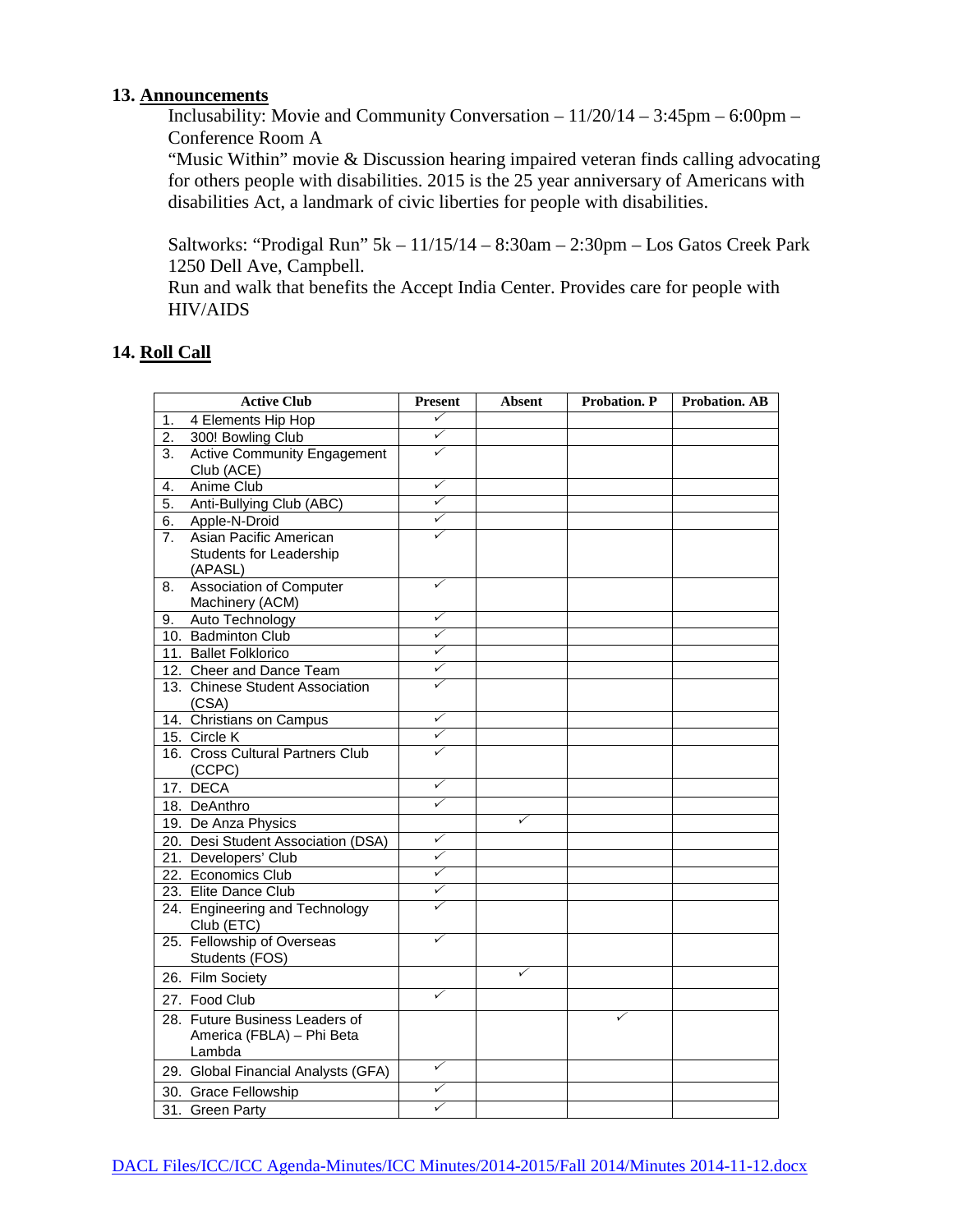| <b>Active Club</b>                             | <b>Present</b> | <b>Absent</b> | Probation. P | <b>Probation. AB</b> |
|------------------------------------------------|----------------|---------------|--------------|----------------------|
| 32. Hedge Fund                                 | ✓              |               |              |                      |
| 33. Hong Kong Student Association              | ✓              |               |              |                      |
| 34. Inclusability                              | ✓              |               |              |                      |
| 35. Integral Movement for AB 540               | ✓              |               |              |                      |
| Student Success (I.M.A.S.S)                    |                |               |              |                      |
| 36. Iranian Student Association                | ✓              |               |              |                      |
| (ISA)                                          |                |               |              |                      |
| 37. International Youth Fellowship             | ✓              |               |              |                      |
| (IVF)                                          |                |               |              |                      |
| 38. International Student Volunteers           | ✓              |               |              |                      |
| (ISV)                                          |                |               |              |                      |
| 39. InterVarsity Christian Fellowship          | ✓<br>✓         |               |              |                      |
| 40. Japanese American Association<br>(JAA)     |                |               |              |                      |
| 41. Korean Student Association                 | ✓              |               |              |                      |
| (KSA)                                          |                |               |              |                      |
| 42. K-Pop Dance Club                           | ✓              |               |              |                      |
| 43. Latino/a Empowerment at De                 | ✓              |               |              |                      |
| Anza (LEAD!)                                   |                |               |              |                      |
| 44. Leo Club De Anza                           | ✓              |               |              |                      |
| 45. Marketing Club                             | ✓              |               |              |                      |
| 46. Mathematics Club                           | ✓              |               |              |                      |
| 47. Medical Outreach Association               | ✓              |               |              |                      |
| 48. New-Lon-Kong                               |                |               |              |                      |
| 49. Off-Campus Club                            | ✓              |               |              |                      |
| 50. Outdoor Club                               | ✓              |               |              |                      |
| 51. Permias Indonesian Student                 | ✓              |               |              |                      |
| Organization (PISO)                            |                |               |              |                      |
| 52. Philosophy Club                            | ✓              |               |              |                      |
| 53. Psychology Club                            | ✓              |               |              |                      |
| 54. Queer People of Color (QPOC)               | ✓              |               |              |                      |
| 55. Radical Vegans                             |                |               |              | ✓                    |
| 56. Rainbow Club                               | ✓              |               |              |                      |
| 57. Saltworks Christian Fellowship             | ✓              |               |              |                      |
| 58. Second Journey                             | ✓              |               |              |                      |
| 59. Shotokan Karate                            | ✓              |               |              |                      |
| 60. Social Entrepreneurship Club               |                | ✓             |              |                      |
| 61. Student Nurses Organization<br>(SNO)       | ✓              |               |              |                      |
|                                                | ✓              |               |              |                      |
| 62. Students for Justice (SFJ)                 |                |               |              |                      |
| 63. T-Tennis Club                              | ✓              |               |              |                      |
| 64. Taiwanese Student Association              | ✓              |               |              |                      |
| (TSA)<br>65. Team HBV                          | ✓              |               |              |                      |
| 66. The De Anza Network                        | ✓              |               |              |                      |
| 67. The Tribe                                  | ✓              |               |              |                      |
| 68. Ultimate Layout                            | ✓              |               |              |                      |
| 69. United Nations International               | ✓              |               |              |                      |
| Children's Emergency Fund                      |                |               |              |                      |
| (UNICEF)                                       |                |               |              |                      |
| 70. Vietnamese Student                         | ✓              |               |              |                      |
| Association (VSA)                              | ✓              |               |              |                      |
| 71. Visionaries' Conversation Club             |                |               |              |                      |
| for 2050 (VCC 2050)<br>72. Volunteer of Nature | ✓              |               |              |                      |
| Conservation (VONC)                            |                |               |              |                      |
| 73. WITHUS                                     | ✓              |               |              |                      |
| <b>TOTAL</b>                                   | 67             | 3             | 1            | $\overline{c}$       |